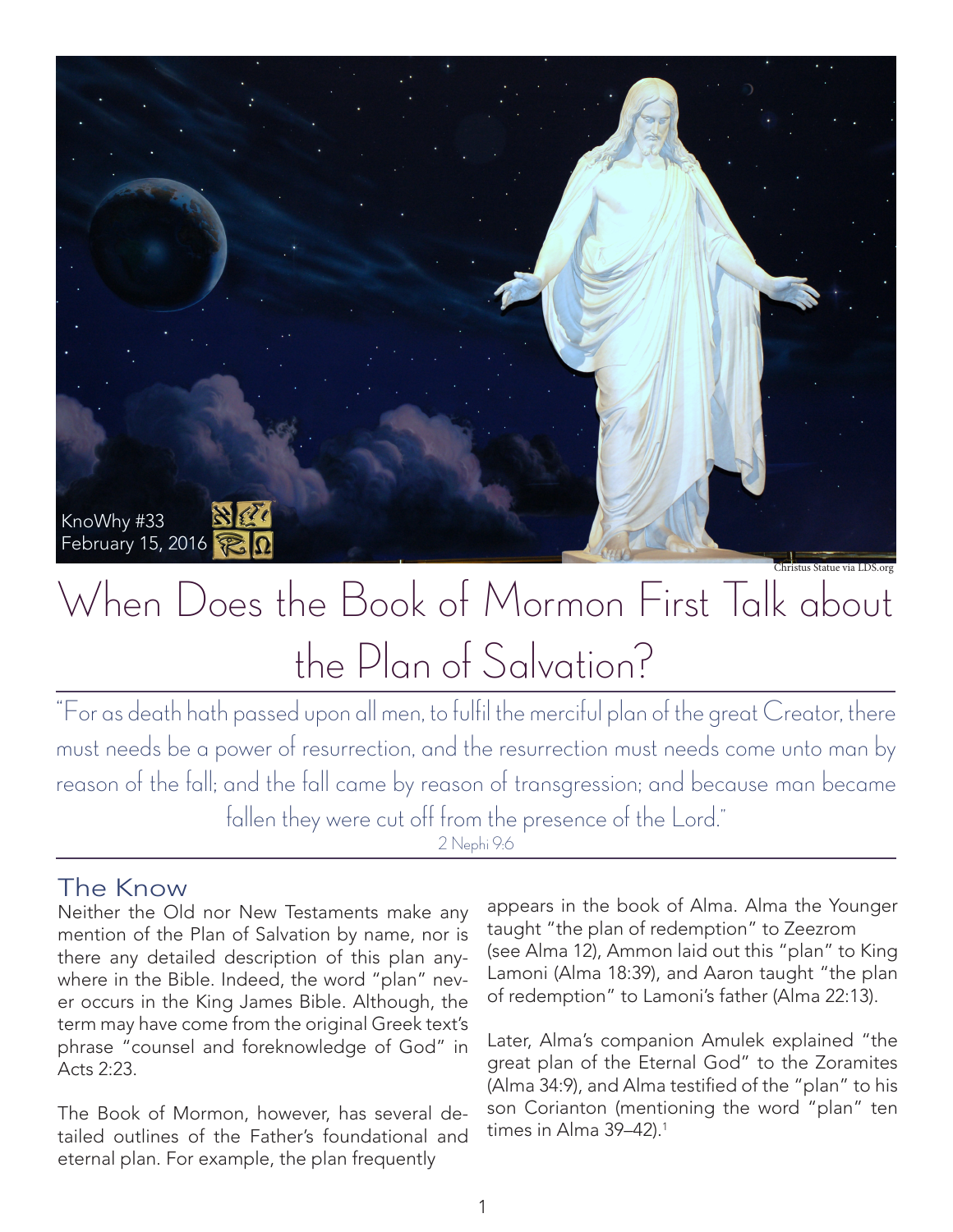While Alma, the High Priest of Zarahemla, made great use of the doctrine of the plan, he was not the first Nephite priest to do so. The first explicit exposition of the plan was made much earlier by Jacob, Nephi's younger brother and first priest of the temple in the city of Nephi. Jacob called it "the merciful plan of the great Creator," and "the plan of our God" (2 Nephi 9:6, 13).

As Jacob described, the plan goes back to the very beginning, centering around "the great Creator" who would allow "himself to become subject unto man in the flesh, and die for all men, that all men might become subject unto him" (2 Nephi 9:5). This would be "an infinite atonement" because "save it should be an infinite atonement this corruption could not put on incorruption" (2 Nephi 9:7).

An atonement was necessary, Jacob explained, because "death hath passed upon all men" and thus, "there must needs be a power of resurrection." This mortal state came about "by reason of the fall" (2 Nephi 9:6).

Without an atonement, the effects of the fall would "have remained to an endless duration" meaning, "flesh must have laid down to rot and … to rise no more" (2 Nephi 9:7). Jacob further explained that without a means of redemption would leave "our spirits … subject to that angel who fell from before the presence of the Eternal God, and became the devil." In other words, without the atonement and we would become like that fallen angel (2 Nephi 9:8–9).

But God's merciful plan of salvation, redemption, and happiness provides "a way for our escape from the grasp of this awful monster; yea, that monster, death and hell" (2 Nephi 9:10). That escape is through the atonement, which forces death and hell to "deliver up their dead" "by the power of the resurrection of the Holy One of Israel" (2 Nephi 9:12).

After this, "they must appear before the judgmentseat of the Holy One of Israel; and then cometh the judgment, and then must they be judged according to the holy judgment of God" (2 Nephi 9:15).

As Jacob concluded this part of his covenant speech, he explained that at the judgment, "they who are righteous shall be righteous still, and they who are filthy shall be filthy still." The filthy "shall go away into everlasting fire, prepared for them" (2 Nephi 9:16). Meanwhile, "the righteous, the saints of the Holy One of Israel, they who have believed in the Holy One of Israel, they who have endured the crosses of the world, and despised the shame of it, they shall inherit the kingdom of God, which was prepared for them from the foundation of the world, and their joy shall be full forever" (2 Nephi 9:18).

Tracing Jacob's understanding of the plan back one generation earlier, it appears that his inspired summation carried forth the influence of his father's instructions to him in 2 Nephi 2. Although Lehi never called it a "plan," he taught these same doctrines in his final blessing to Jacob. In that father's blessing, Lehi taught, "the way is prepared from the fall of man, and salvation is free" (2 Nephi 2:4). He explained the atonement, that the Holy Messiah "offereth himself a sacrifice for sin" and "layeth down his life according to the flesh, and taketh it again by the power of the Spirit, that he may bring to pass the resurrection of the dead, being the first that should rise" (2 Nephi 2:7–8).

Lehi further explained the coming judgment, noting that after the resurrection, "all men come unto God; wherefore, they stand in the presence of him, to be judged of him according to the truth and holiness which is in him" (2 Nephi 2:10). Lehi taught that there are ultimately two outcomes, "liberty and eternal life, through the great Mediator of all men" or "captivity and death, according to the captivity and power of the devil" (2 Nephi 2:27).

Lehi is also the one who taught Jacob "that an angel of God, according to that which is written, had fallen from heaven; wherefore, he became a devil, having sought that which was evil before God" (2 Nephi 2:17), and that "he seeketh that all men might be miserable like unto himself" (2 Nephi 2:27). These and others are the same doctrines taught by Jacob as "the merciful plan of the great Creator" (2 Nephi 9:6).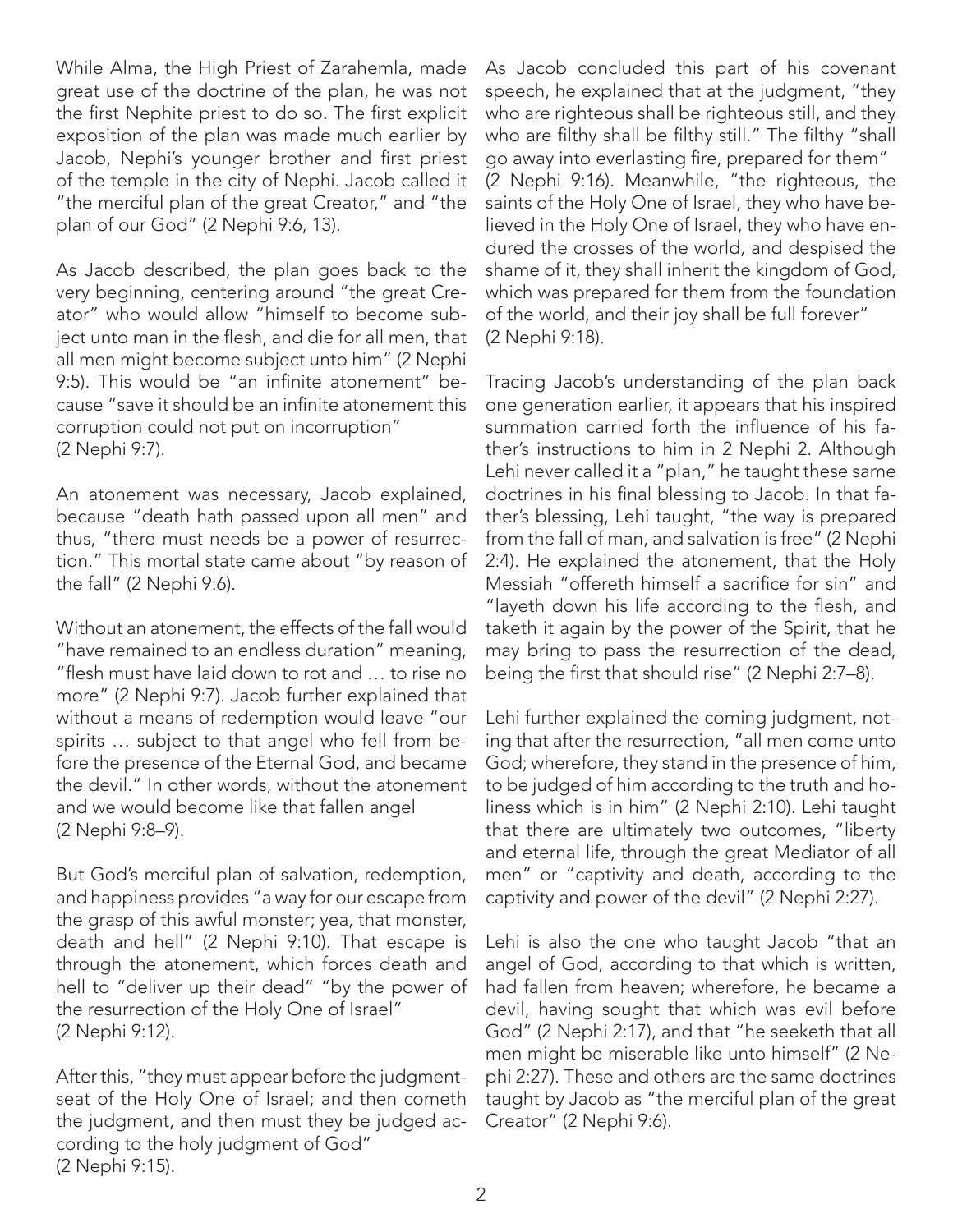Though they taught the same doctrines, Lehi's emphasis was focused more on the fall, opposition, and the agency afforded to all to choose between good and evil. Jacob, meanwhile, put more emphasis on the atonement, resurrection, and the eternal outcome from choosing either righteousness or filthiness. Alma, reflecting the needs of his time, emphasized repentance, redemption, justice and mercy, and the resultant happiness that the righteous will enjoy in the rest of the Lord.

### The Why

Comparing the teachings of Lehi, Jacob, Alma and other Nephite leaders is instructive. We learn that, although Jacob was the first to use the word plan to describe the relationship between the creation, fall, and atonement, he was not the first to understand that relationship.

Understanding this interrelationship came to Lehi through revelation, especially as he was admitted into the heavenly council and was allowed to read the heavenly book setting forth the plan, the judgments, and the mercies of God (see 1 Nephi 1:8–19). Jacob passed this sacred knowledge on, just as his father Lehi had blessed him to (see 2 Nephi 2:8).

The doctrines of the great plan may have been especially important to Jacob. These teachings were the final testament he personally received from his father before he passed away.<sup>2</sup> Jacob would still have been relatively young when he lost his father to death, and for this reason, he may well have especially treasured these precious teachings and took the greatest care to pass them along to his people.

Moreover, the awareness and portrayal of the plan are also related to the temple. The temple in Jerusalem was the background for Lehi's prophetic counsel to his sons;3 and Jacob and Alma were responsible for the temples in the cities of Nephi and Zarahemla, closely aligning their teachings with their high priestly duties.

Latter-day Saint temples today continue to be places that teach God's eternal plan for his children. Everything in the temple—from the architecture to the instructive dramatizations, to the covenantal ordinances preformed there—teaches and makes effective the Plan of Salvation. Jacob's role as priest gave him special insights and responsibilities to administer these doctrines.

At the same time, we recognize that different Book of Mormon writers taught the plan differently. Even when comparing the teachings of a son with the counsel given to him by his father, we find that each has a different emphasis. The differences likely stem from the circumstances in which their respective blessings or discourses were given.

For instance, Lehi's blessing was given to a son whose older brothers had provided completely opposing models for how to live. No wonder Lehi focused on agency, opposition, and the consequences of sin. Jacob, meanwhile, was a temple priest, likely speaking to his people on the Day of Atonement.4 His emphasis on the Messiah's atonement, therefore, is also only natural.

In sum, we get a complete view of the plan when we study Lehi and Jacob together. Adding Alma, Amulek, Ammon, Aaron, and others provides a yet fuller picture of the Lord's eternal plan of mercy, justice, redemption, salvation, love, and happiness. This continues as we move on into modern revelation and other restoration texts which clarify important parts of the plan, such as the premortal life and the degrees of glory (see Doctrine and Covenants 76; Moses 4; Abraham 3).

Having access to the fullness of the Plan of Salvation is one of the most profound and distinctive blessings that sets Latter-day Saints apart from the world. It is the Book of Mormon that, first and foremost, repeatedly lays out the foundational doctrines of the Father's plan. Making this Plan of Salvation known is one of the things the Book of Mormon does best.